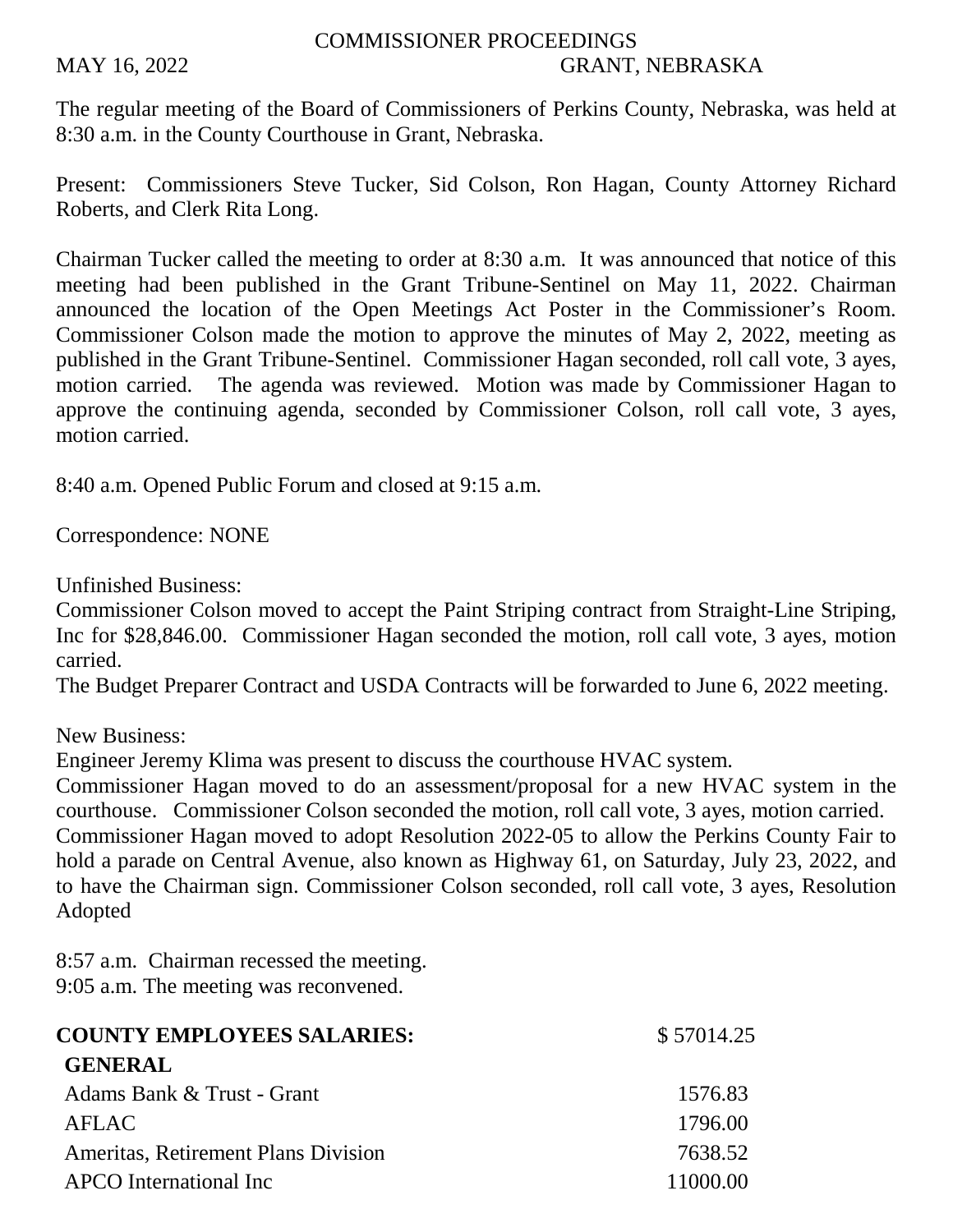| AT&T Mobility                               | 1314.58  |
|---------------------------------------------|----------|
| <b>Black Hills Gas Distribution, LLC</b>    | 669.47   |
| <b>Blue Cross - Blue Shield</b>             | 45209.12 |
| Jim Brueggeman                              | 90.00    |
| CDW Government, Inc                         | 516.35   |
| Patricia Clough                             | 73.58    |
| <b>Holly E Cornelius</b>                    | 196.38   |
| <b>Robbin Cornelius</b>                     | 191.70   |
| Robin G. Cornelius                          | 237.78   |
| <b>Creston Fertilizer</b>                   | 3171.40  |
| <b>Culligan Water Conditioning</b>          | 70.00    |
| <b>DAS State Accounting-Central Finance</b> | 200.00   |
| <b>DAS State Accounting-Central Finance</b> | 97.84    |
| Datashield                                  | 78.00    |
| Ann Day                                     | 254.16   |
| <b>Eakes Office Plus</b>                    | 438.30   |
| Frenchman Valley CoOp                       | 1759.34  |
| <b>Blake Garner</b>                         | 25.00    |
| <b>Hunter Garner</b>                        | 25.00    |
| <b>Brian Gertsch</b>                        | 60.00    |
| <b>Goff Services</b>                        | 117.92   |
| Government Forms and Supplies               | 244.44   |
| <b>Grant Tribune-High Plains News Nort</b>  | 1129.65  |
| <b>City Of Grant</b>                        | 1432.09  |
| <b>Great Plains Communication</b>           | 1202.99  |
| Gworks                                      | 5430.00  |
| Deb Hansen                                  | 210.00   |
| Robert S. Harvoy                            | 894.20   |
| Hatch's Super Foods, Inc.                   | 9.27     |
| Hi-Line Cooperative, Inc.                   | 131.17   |
| Lynda Hilferty                              | 58.40    |
| <b>Ideal Linen/Bluffs</b>                   | 289.55   |
| <b>Ivy Investment</b>                       | 1000.00  |
| <b>Ivy Investments</b>                      | 250.00   |
| Keith County Jail                           | 500.00   |
| Kent's Towing                               | 290.00   |
| <b>Austin Lamoree</b>                       | 60.00    |
| <b>Stephanie Larson</b>                     | 756.19   |
| Leibbrandt Lumber, Inc                      | 478.29   |
| <b>Lincoln County Sheriff</b>               | 48.14    |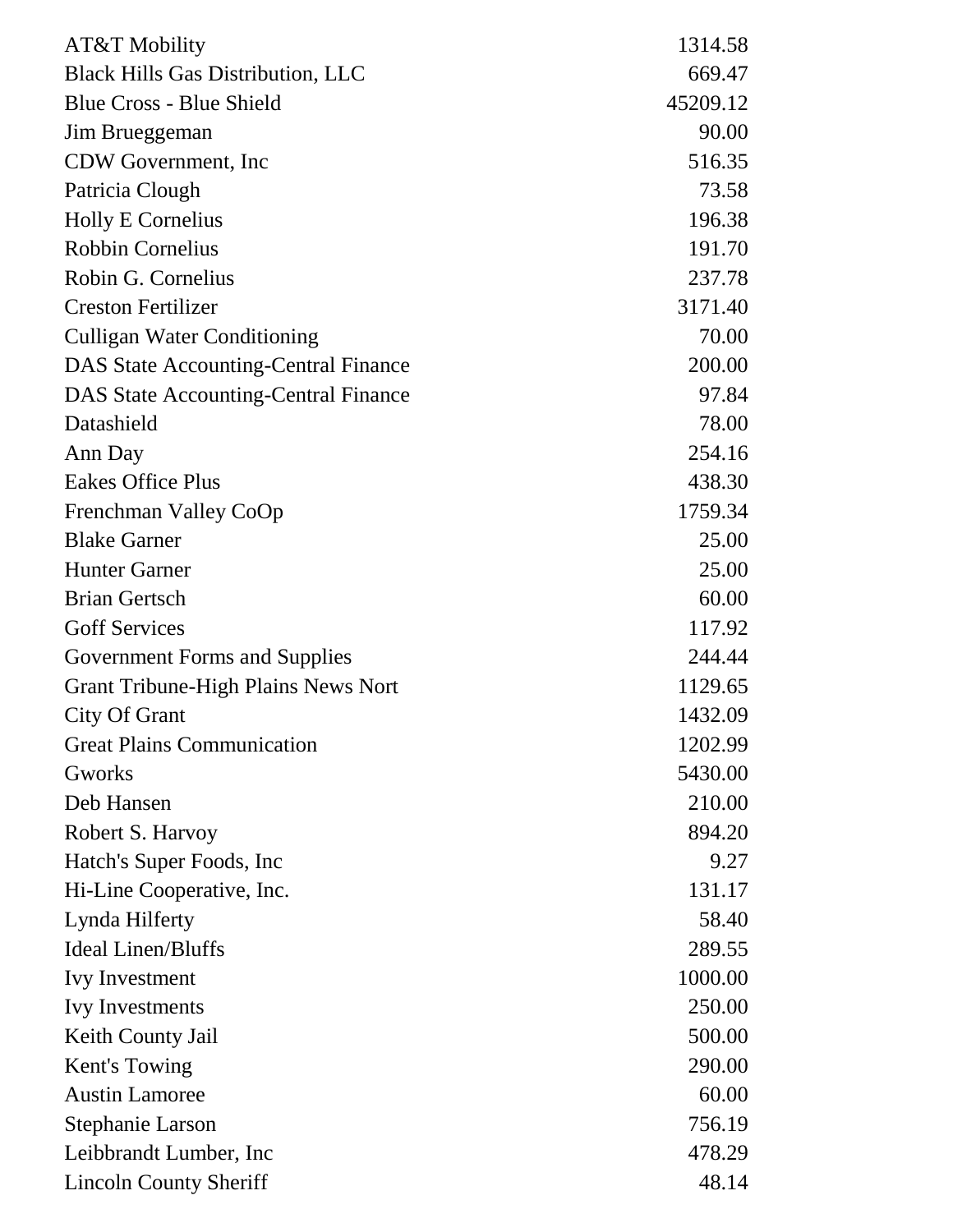| Rita Long                               | 46.67    |
|-----------------------------------------|----------|
| <b>Kathy Mailand</b>                    | 30.19    |
| Lori L McCloskey                        | 45.50    |
| Microfilm Imaging Systems, Inc.         | 75.00    |
| Mid-American Research Chemical Corp     | 55.93    |
| <b>Jeffrey Miller</b>                   | 60.00    |
| Stephanie Miller                        | 340.00   |
| <b>MIPS</b> Inc                         | 2789.37  |
| <b>NACO</b>                             | 100.00   |
| NE Assoc. Of County Treasurers          | 125.00   |
| <b>NE County Attorneys Association</b>  | 665.00   |
| Nebraska Health and Human Services      | 90.00    |
| Odonnell & Holmstedt, P.C., L.L.O.      | 610.00   |
| Office Service, Inc.                    | 1370.40  |
| <b>Carmen Pelster</b>                   | 245.97   |
| Perkins Co. Court                       | 234.50   |
| Perkins Co. Sheriff                     | 36.29    |
| Perkins County Sheriff                  | 6.50     |
| <b>Pinnacle Bank</b>                    | 12953.90 |
| Pinnacle Bank - Grant                   | 5497.00  |
| Pinnacle Bank - Omaha                   | 1862.50  |
| Pritchard & Abbott, Inc.                | 150.00   |
| Pro Printing & Graphics                 | 10.00    |
| Relx Inc.dba Lexisnexis                 | 228.00   |
| Marilyn K. Roberts                      | 210.00   |
| Deb Rosentrater                         | 256.50   |
| Ross Family Auto Parts, Inc.            | 74.12    |
| Cindy Salsman                           | 34.10    |
| <b>Sandhills State Bank</b>             | 612.50   |
| <b>Sirchie Fingerprint Laboratories</b> | 134.13   |
| Cori Sis                                | 244.80   |
| State of NE -- Dept of Revenue          | 3385.67  |
| Barbara F. Tines                        | 252.12   |
| <b>Tk Elevator Corporation</b>          | 383.16   |
| <b>US Bank</b>                          | 210.31   |
| U.S. Postal Service                     | 1000.00  |
| <b>UNL Extension Perkins County</b>     | 45.16    |
| USDA, Aphis, General                    | 1846.40  |
| Verizon Connect Nwf, Inc                | 113.33   |
| <b>Verizon Wireless</b>                 | 32.83    |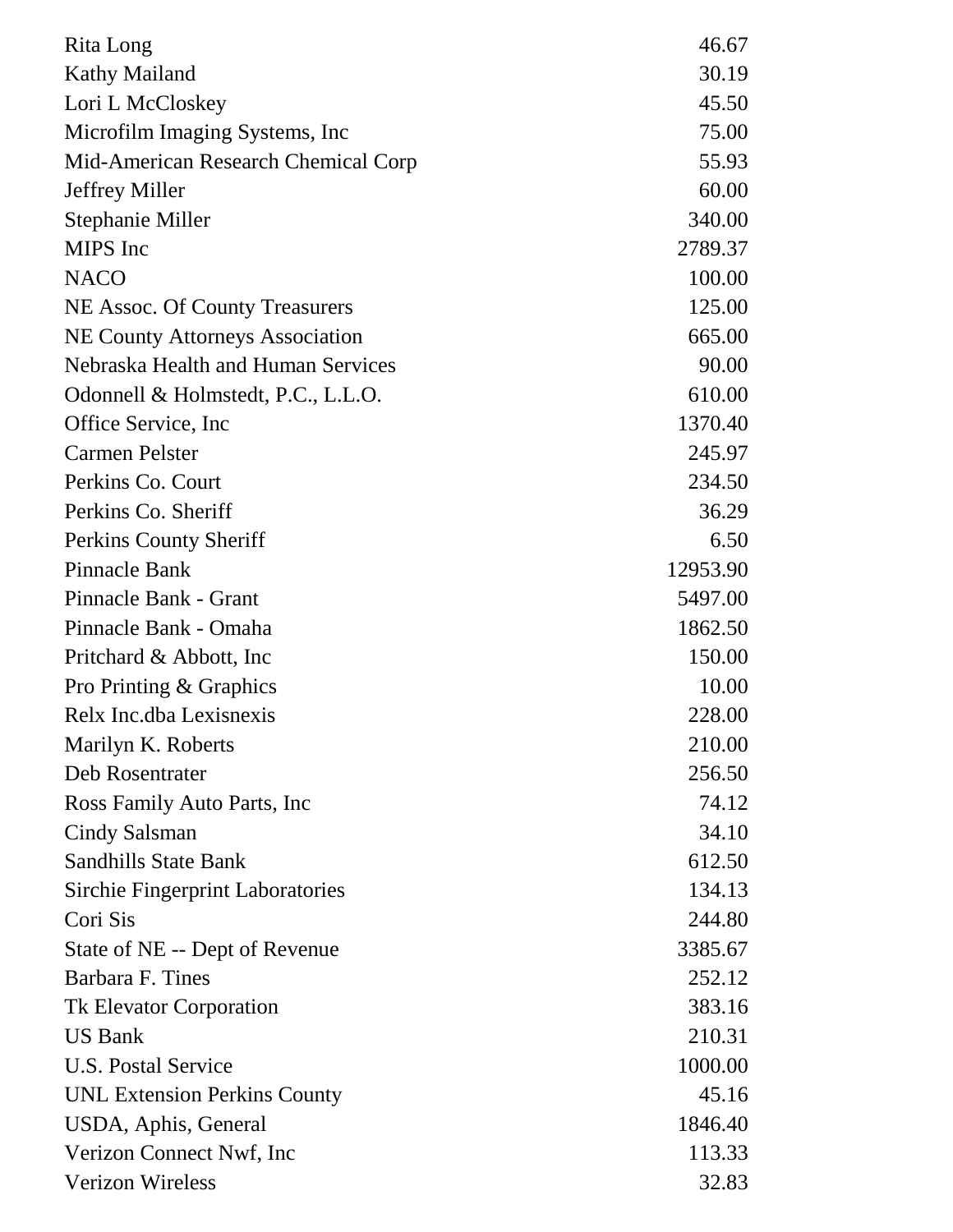| Charlottie Wallin                          | 35.00    |
|--------------------------------------------|----------|
| West Central Ne Development District       | 3703.05  |
| West Central Research & Ext Center         | 55.00    |
| Wolf Auto Center Ogallala                  | 56.66    |
| <b>ROAD</b>                                |          |
| <b>AFLAC</b>                               | 381.93   |
| American Energy Delivery, Inc              | 12375.10 |
| Ameritas, Retirement Plans Division        | 1167.06  |
| <b>Blue Cross - Blue Shield</b>            | 646.96   |
| <b>Country Load Trailer Sales</b>          | 113.65   |
| <b>Credit Management</b>                   | 252.07   |
| Eastern Sky Inc                            | 1044.00  |
| <b>Fastenal Company</b>                    | 473.36   |
| Frenchman Valley CoOp                      | 8092.65  |
| <b>Grant Tribune-High Plains News Nort</b> | 70.80    |
| Guynan Machine & Steel, Inc                | 276.17   |
| Hi-Line Cooperative, Inc.                  | 14502.89 |
| <b>Imperial NAPA</b>                       | 1935.32  |
| In & Out, Inc                              | 88.47    |
| J Bar J Landfill                           | 47.78    |
| Kohler Trailer Sales                       | 2670.00  |
| Madrid Blacksmith Shop, LLC                | 770.91   |
| Mar's Service Center, Inc.                 | 384.00   |
| <b>MCI</b>                                 | 54.79    |
| Mead Lumber Company Inc                    | 600.71   |
| Midwest Electric Cooperative Corp.         | 78.08    |
| NE Child Support Payment Center            | 39.50    |
| Newman Signs, Inc.                         | 132.95   |
| NMC Exchange LLC                           | 7150.21  |
| <b>Pinnacle Bank</b>                       | 3927.39  |
| Pinnacle Bank - Grant                      | 262.50   |
| <b>Quality Diesel Inc</b>                  | 7329.59  |
| Regier Equipment Co, Inc.                  | 9.94     |
| <b>Regier Truck Sales</b>                  | 786.30   |
| Ross Family Auto Parts, Inc.               | 390.70   |
| <b>Sandhills State Bank</b>                | 250.00   |
| State of NE -- Dept of Revenue             | 1785.18  |
| <b>Viaero Wireless</b>                     | 32.17    |
| Waste Connections, Inc.                    | 156.89   |
| Woody's Pivot Service, LLC                 | 159.15   |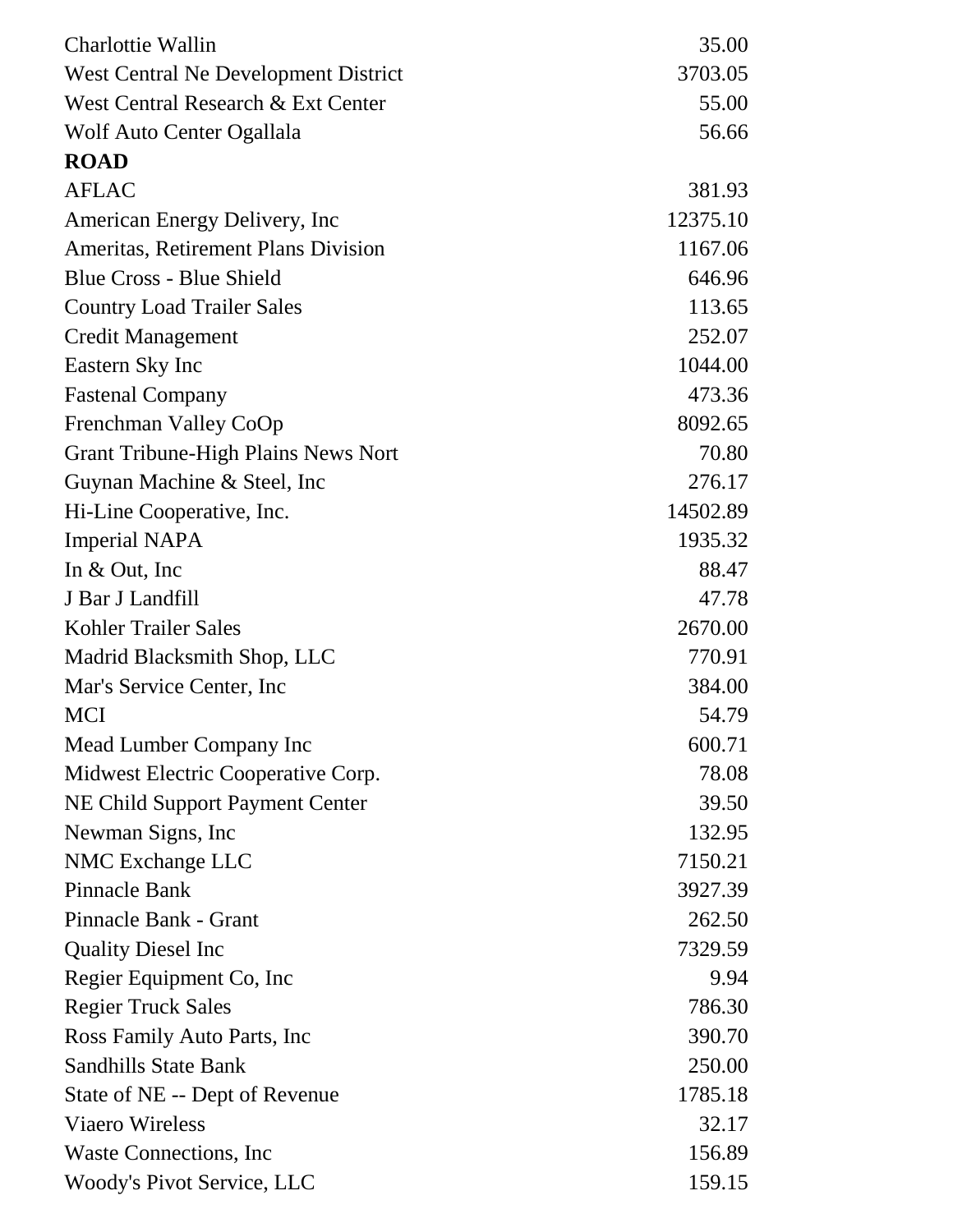| <b>BRIDGE/PAVING</b>                       |        |
|--------------------------------------------|--------|
| <b>Grant Tribune-High Plains News Nort</b> | 22.79  |
| <b>FAIR</b>                                |        |
| <b>Black Hills Gas Distribution, LLC</b>   | 219.99 |
| City of Grant c/o Midwest Electric         | 560.70 |
| <b>PUBLIC TRANSIT</b>                      |        |
| <b>Ameritas, Retirement Plans Division</b> | 75.86  |
| <b>Black Hills Gas Distribution, LLC</b>   | 131.28 |
| City Of Grant                              | 22.35  |
| In $&$ Out, Inc                            | 977.17 |
| <b>Perkins Co Health Services</b>          | 83.00  |
| Pinnacle Bank                              | 267.60 |
| State of NE -- Dept of Revenue             | 46.31  |
| <b>Verizon Wireless</b>                    | 25.75  |
| <b>INHERITANCE TAX</b>                     |        |
| Elsie Communications, Inc.                 | 192.94 |
| <b>Great Plains Communication</b>          | 83.32  |
| <b>AMBULANCE</b>                           |        |
| Comfort Inn                                | 356.56 |
| Follett Higher Education Group Inc         | 546.77 |
| <b>Verizon Wireless</b>                    | 120.28 |
| <b>TRANSFER AMBULANCE</b>                  |        |
| Ameritas, Retirement Plans Division        | 47.78  |
| Aurora Cooperative                         | 18.45  |
| <b>Blue Cross - Blue Shield</b>            | 134.82 |
| Dr. Clifford Colglazier                    | 68.00  |
| Frenchman Valley CoOp                      | 396.61 |
| <b>Imperial NAPA</b>                       | 70.46  |
| <b>Pinnacle Bank</b>                       | 111.29 |
| Pinnacle Bank - Omaha                      | 467.77 |
| Ross Family Auto Parts, Inc.               | 53.97  |
| <b>Sandhills State Bank</b>                | 37.50  |
| State of NE -- Dept of Revenue             | 49.39  |
| Verizon Wireless                           | 120.27 |

Claims submitted to the County Board were reviewed. A motion was made by Commissioner Hagan to approve the claims, seconded by Commissioner Colson, roll call vote, 3 ayes, motion carried.